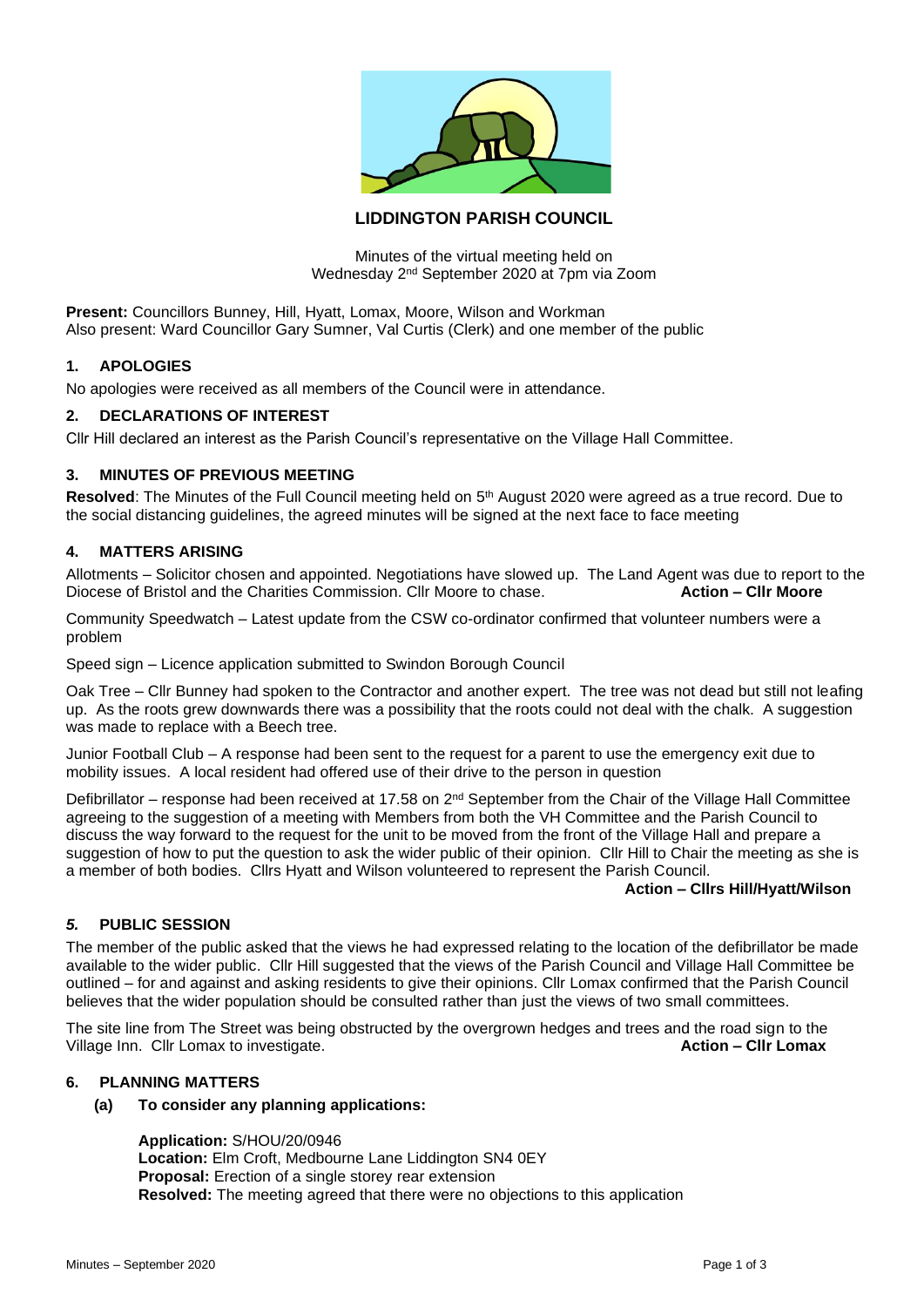**Application:** S/HOU/20/0972 **Location:** 47 The Street, Liddington SN4 0HD

**Proposal:** Erection of a first-floor extension, single storey rear extension and two storey front extension **Resolved:** The meeting agreed that the following comments would be submitted:

The Parish Council has no objections to this proposal. However, it would request the following conditions to be applied:

- 1. A traffic management plan to prevent the road being blocked by delivery vehicles backing up and the construction company employees on site.
- 2. Restrictions to be placed on hours of work that limits the disruption to neighbouring properties.

# **(b) The meeting noted that the following decision had been received:**

S/20/0673 - Fairview, 22 Purley Road, Liddington, SN4 0HA - Erection of 1no. dwelling and associated works [non-compliance with condition 2 (Drawings) of planning permission S/17/1246] – Granted

**Inlands Farm** – Refusal - Cllr Moore formally acknowledged and thanked Ward Councillor Gary Sumner and Councillor Gordon Wilson for their excellent work which must have played a part in the decision-making process to refuse the application.

## **7. WARD COUNCILLOR REPORT**

TRO - Badbury – still a live consultation. One informal representation against the proposal has been received. The Parish Councils are supportive. It is expected to go ahead as being proposed.

M4 Closure for two weekends -  $5/6<sup>th</sup>$  September – Westbound,  $12/13<sup>th</sup>$  September – Eastbound. Signposted diversion route is via Marlborough, the A4 to Hungerford and back on to M4 at Junction 14.

Road crossing point on B4192 – hopefully, it will be included in the programme of works for next year.

Borough Councillor surgery to be held in Wanborough Village Hall on Saturday 5<sup>th</sup> September from 9-11am.

BT – A meeting has been arranged with BT and Robert Buckland, QC, MP to discuss the Universal Service Obligation on Thursday 10<sup>th</sup> September. Residents in the local Villages are being told that the minimum service quoted in the USO has always been provided.

The masts located in The Hollow, Wanborough and Hatherleigh Court, Park North were upgraded. Congestion has been seen as the network is overloaded; additional cells are being added to cope with it.

Gigabit Fibre – DCMS and BT Openreach to confirm the business plan. Likely to go public in October. Sufficient sign up of 55% of residents with pledges to use the vouchers needed in Wanborough and Liddington to make the service viable. The build will take 12 months. Leaflets to be delivered to every household in the Village. Vouchers of £1,500 for domestic and £3,500 for business. Pledging website to be made available.

City Fibre are offering an alternative choice to urban areas only. It does not touch any of the villages.

### **8. FINANCE**

**Resolved:** Cllr Lomax proposed approval of the Standing Order, Direct Debit, recurring payment and to ratify the payment made between meetings. Cllr Moore seconded the proposal and was unanimously agreed.

- **(a) To approve payment of the following:**
- **(b) To approve payment of the following Standing Orders:**
	- Adams & Watt Annual grass cutting contract September instalment £518.57
- **(c) To approve the following Direct Debits**
	- CPRE Annual subscription £36.00
- **(d) To approve payment of the following recurring payment**
	- Unlimited webhosting (18/09/2020 17/10/2020) £4.19
- (e) **To ratify payments made between meetings**
	- Zoom Standard pro monthly (September) £14.39
- (f) **To receive the monthly accounts reconciliation –** The meeting agreed that the accounts were in good order and as expected.

### **9. VILLAGE MATTERS**

(a) Revised letter to Badbury Park residents